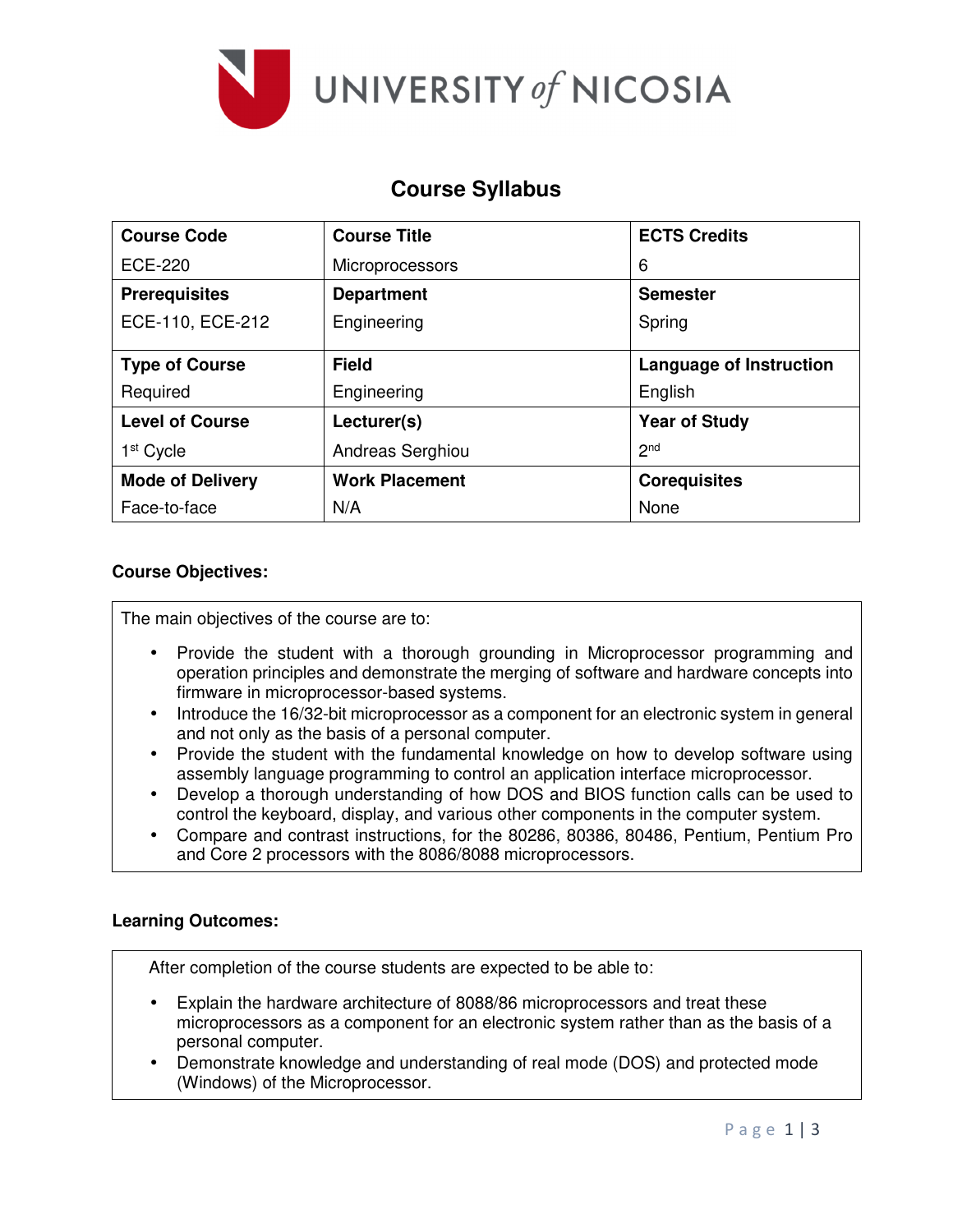

- Explain how each assembly language instruction functions with the Intel family of microprocessors.
- Develop software using 16/32 bit assembly language to program a microprocessor.
- Use DOS and BIOS function calls to control the keyboard, display, and various other components in the computer system.
- Identify and analyze basic hardware differences, and compare and contrast instructions, for the 80286, 80386, 80486, Pentium, and Pentium Pro and Core 2 processors with the 8086/8088 microprocessors.

#### **Course Content:**

- Introduction to microprocessor internal organization, Execution Unit, Bus Interface Unit, ROM, RAM, I/O Ports, Interrupts, Direct Memory Access, Internal and External Busses.
- Function and purpose of each program-visible/invisible register in the 8086-Core 2 microprocessors, real mode vs. protected mode memory addressing techniques, contents of the memory system of a pc, memory paging.
- 8086/8088 hardware specifications, pin-outs and the pin functions, Minimum vs. Maximum mode, internal organization of the 8284 clock generator and 8288 bus controller.
- Bus buffering and latching, bus timing, Wait-state generation circuitry, READ and WRITE cycle time calculations, Memory Bus Bandwidth for 80x86 computers.
- Data addressing modes, register addressing, immediate addressing, direct data addressing, base-plus-index addressing, register relative addressing, base-relative-plus index addressing, scaled-index addressing, program memory-addressing modes, stack memory addressing.
- Machine language, PUSH-POP, load effective address, string data transfers, data transfer instructions, assembler directives.
- Arithmetic instructions, comparison, basic logic operations, shifts and rotates, string comparisons.
- Program control instructions, relational assembly language statements, purpose of interrupts, interrupt control instructions.
- Programming using DOS and BIOS function calls, programming examples.

#### **Learning Activities and Teaching Methods:**

Lectures, in-class design and program examples.

#### **Assessment Methods:**

Homework, mid-term exam, final exam.